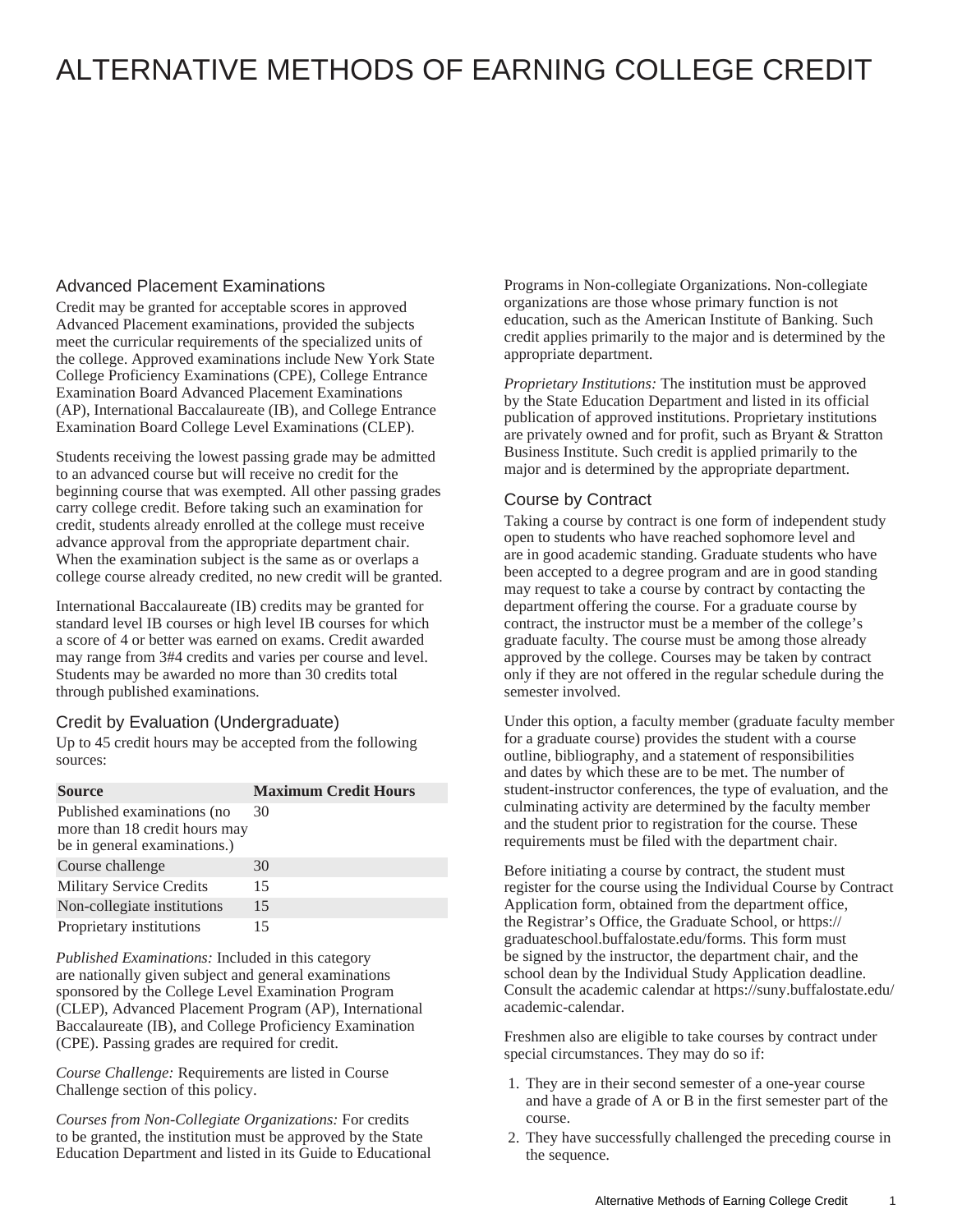3. They have entered the college with excellent high school records or have done honors work in pertinent fields in high school

#### Course Challenge

A course challenge may be used to request college credit for a Buffalo State course when the course objectives and student learning outcomes have been previously met. Each department determines whether credit for a successful course challenge may be applied to the major or minor.

The following rules apply:

- 1. A student must be matriculated to challenge a course.
- 2. The department determines the challenge method, which may include but is not limited to examination, portfolio, performance, or presentation.
- 3. No credit will be awarded when the challenged course duplicates a course for which credit has already been earned (except in the specific case of a repeatable course), a course for which a grade has already been earned, or a course in which a student is currently enrolled.
- 4. Credit earned will be recorded as credit only (CR) rather than as a grade.
- 5. A student may not receive more than 30 undergraduate credits or 6 graduate credits through course challenge.
- 6. The grade grievance policy can be invoked by a student who wishes to appeal an unsuccessful course challenge.

## Credit for Experiential Learning

Credit for college-level experiential learning is available. Matriculated students who consider their previous learning experience as college-level creditable may enroll in INS 300, Educational Assessment and Portfolio Development. This course is open to matriculated students, who must attend an information session in August to become familiar with the portfolio development process. In INS 300, students will conduct a self-appraisal and inventory of all potentially creditable prior learning. The portfolio will be treated as an application to appropriate departments for the award of college credit.

Within the guidelines, credit for experiential learning follows essentially the same principle as transfer credit—students may receive credit for knowledge gained elsewhere. Students may receive a maximum of 30 credit hours. Credit will be awarded on the basis of its correspondence to existing Buffalo State courses. Credit earned will be recorded as credit only (CR), rather than by grade.

For information regarding credit for experiential learning, students should contact the Individualized Studies coordinator, South Wing 310, (716) 878-5303.

#### Cross Registration

[SUNY Cross Registration Deadlines](https://registrar.buffalostate.edu/suny-cross-registration-deadlines/) [\(https://](https://registrar.buffalostate.edu/suny-cross-registration-deadlines/) [registrar.buffalostate.edu/suny-cross-registration-deadlines/](https://registrar.buffalostate.edu/suny-cross-registration-deadlines/))

#### **SUNY Cross Registration**

The SUNY Cross Registration Agreement is for students cross registering at SUNY institutions and is for matriculated (declared major), undergraduate-level students and graduatelevel students. Most SUNY schools participate in this agreement.

- There is no credit hour limit per semester.
- The student must be an active and matriculated Buffalo State student.
- Credits from the host SUNY institution are brought back to the home college (Buffalo State) as credits earned. (Credit hours count toward program completion, and final grade **DOES** count in cumulative GPA.)
- Some local fees (for example, parking permit) may be charged to the student by the host SUNY institution.
- Cross-registration is available at Buffalo State for the fall and spring semesters and on a limited basis in Summer Session and January term.
- The student is billed Buffalo State tuition and fees and is responsible for payment.
- SUNY Cross Registration link for application: [http://](http://www.suny.edu/crossregister/) [www.suny.edu/crossregister](http://www.suny.edu/crossregister/) [\(http://www.suny.edu/](http://www.suny.edu/crossregister/) [crossregister/](http://www.suny.edu/crossregister/)).
- The student is responsible for providing proof of county residency to the host SUNY institution.
- The student may be billed directly by the host SUNY institution for college fees and course fees if applicable.

Direct SUNY cross registration inquiries to [crossregistration@buffalostate.edu](mailto:crossregistration@buffalostate.edu).

#### **Restrictions for SUNY Cross Registration**

- The student must be in Good Academic Standing.
- The requested host SUNY course must be one that is not offered at Buffalo State or is at capacity for the requested semester.
- The student must identify his or her adviser who will accept or deny the cross registration request. All acknowledgements will be received through the workflow built into the electronic request system.
- The host SUNY course may not be a duplicate of a current enrollment at Buffalo State.

#### **WNY Undergraduate Consortium**

Western New York (WNY) Consortium Undergraduate Cross Registration is for students cross registering at one of the local private colleges in the WNY Consortium agreement and is for full-time, matriculated (declared major), undergraduate-level students only. The full list of participating schools is provided on the Registrar's cross registration website. The deadline for the WNY Consortium typically is in mid-August or mid-January. Consult the Buffalo State Academic Calendar https:// suny.buffalostate.edu/academic-calendar for specific dates by term.

Direct WNY Consortium cross registration inquiries to [Regofc@buffalostate.edu](mailto:Regofc@buffalostate.edu).

#### **Student Guidelines for WNY Consortium Cross Registration**

- Buffalo State students may cross register at one of the private colleges listed on the Registrar's cross registration website that participates in the WNY Consortium agreement. Students must abide by the rules, regulations, and deadlines of the host private institution where he or she cross registers.
- A students may cross register only for the approved course that is listed on the application forms.\*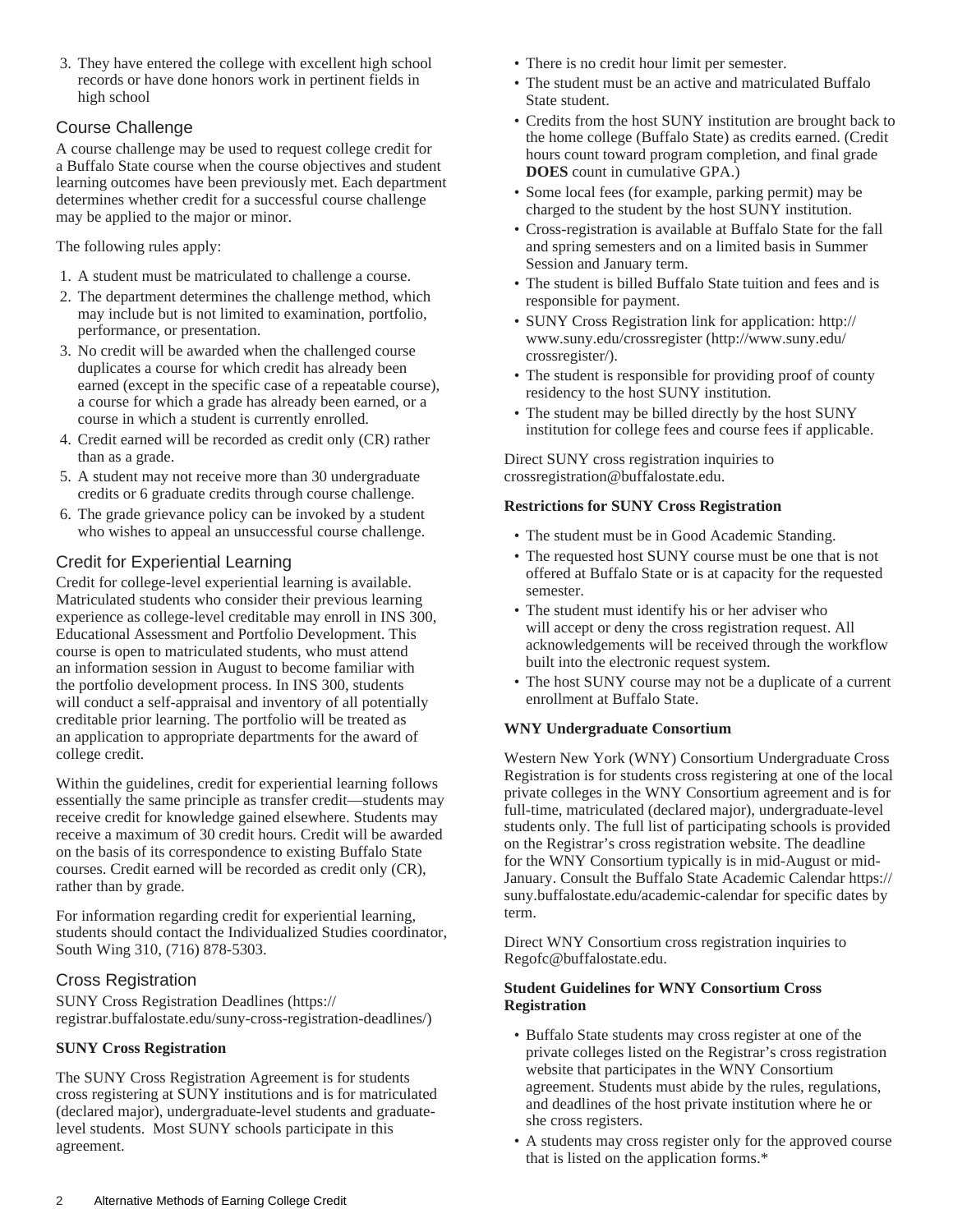- There is a one cross-registration course limit per semester (fall and spring).
- Students must continue as full-time Buffalo State students during the semester in which they cross register to be eligible to receive credit through the cross registration program. A student who drops below full-time status forfeits any credits earned at the host private institution.
- Students may register for undergraduate courses only.
- Students may not register for independent study.
- Credit hours and final grade count toward the cumulative grade point average.
- There is no WNY Consortium cross registration program during January Term or Summer Session; no exceptions.
- The host private institution will forward the final transcript/grade directly to Buffalo State at the end of the term.

\*[WNY Consortium application form](https://registrar.buffalostate.edu/sites/registrar.buffalostate.edu/files/uploads/Documents/forms/crossregistrationprivate2.pdf)

[\(https://registrar.buffalostate.edu/sites/](https://registrar.buffalostate.edu/sites/registrar.buffalostate.edu/files/uploads/Documents/forms/crossregistrationprivate2.pdf) [registrar.buffalostate.edu/files/uploads/Documents/forms/](https://registrar.buffalostate.edu/sites/registrar.buffalostate.edu/files/uploads/Documents/forms/crossregistrationprivate2.pdf) [crossregistrationprivate2.pdf\)](https://registrar.buffalostate.edu/sites/registrar.buffalostate.edu/files/uploads/Documents/forms/crossregistrationprivate2.pdf) provided as a PDF in the [Forms](https://registrar.buffalostate.edu/forms-and-services/) [and Services section \(https://registrar.buffalostate.edu/forms](https://registrar.buffalostate.edu/forms-and-services/)[and-services/\)](https://registrar.buffalostate.edu/forms-and-services/) on the Registrar's website, . Also, paper forms are provided in the lobby at the Registrar's Office, Moot Hall 210.

## Off-Campus Study

Courses may be taken at other institutions for transfer credit as long as prior approval from the department chair is obtained and the [Study Off Campus Form](https://registrar.buffalostate.edu/sites/registrar.buffalostate.edu/files/uploads/Documents/forms/OffCampusStudyForm3.pdf) ([https://](https://registrar.buffalostate.edu/sites/registrar.buffalostate.edu/files/uploads/Documents/forms/OffCampusStudyForm3.pdf) [registrar.buffalostate.edu/sites/registrar.buffalostate.edu/files/](https://registrar.buffalostate.edu/sites/registrar.buffalostate.edu/files/uploads/Documents/forms/OffCampusStudyForm3.pdf) [uploads/Documents/forms/OffCampusStudyForm3.pdf\)](https://registrar.buffalostate.edu/sites/registrar.buffalostate.edu/files/uploads/Documents/forms/OffCampusStudyForm3.pdf) from the Registrar's Office (provided in the [Forms and Services](https://registrar.buffalostate.edu/forms-and-services/) [section](https://registrar.buffalostate.edu/forms-and-services/) [\(https://registrar.buffalostate.edu/forms-and-services/](https://registrar.buffalostate.edu/forms-and-services/)) of the Registrar's website) is completed and returned to that office. Students are urged to have transcripts for all coursework completed elsewhere forwarded to the Registrar's Office as soon as possible. Coursework undertaken elsewhere other than by cross registration will be recorded as transfer credit on the college transcript.

#### Independent Study (499, Undergraduate)

Independent study provides students the opportunity to pursue topics that may be covered only briefly or not at all in regular course offerings. Students may choose a faculty sponsor who is an expert in the selected topic and together determine all aspects of the study, including the method of evaluation. The chair of the sponsoring department must approve the description of the study.

Students electing to do independent study should have a degree of knowledge in the area they have chosen, in addition to a strong motivation to work alone much of the time. Independent study is never a substitute for a course already being offered that term.

Specific requirements for undergraduate independent study are:

1. Sophomores, juniors, and seniors who have successfully completed basis courses or their equivalent in the area of study chosen are eligible to participate. A minimum 2.0 cumulative GPA and a minimum 2.0 GPA the previous semester, plus a minimum 2.0 GPA in work completed in the selected area are required. Freshmen who have

successful advanced preparation in the selected area may also be allowed this option.

- 2. The study must be relevant to the student's total program, and the student must derive special benefit from supervision by the college staff. The study must meet standards established for such programs by the department or program.
- 3. No independent study may be undertaken for fewer than 3 credit hours. A maximum of 30 credit hours in all areas may be taken independently by a student. No more than two independent studies may be taken in one semester.

Further information is available from the department chair and program coordinator. Application forms are available in the academic department and the Registrar's Office and must be filed with that office by the deadline date published in the class schedule each semester.

## Independent Study (590, Graduate)

Independent study provides the opportunity for graduate students to pursue topics that may be covered only briefly or not at all in regular course offerings. Independent study is never a substitute for a regular course.

Independent study may be offered by any member of the college's graduate faculty. All independent study is listed by the appropriate content area prefix and the number 590 (e.g., EDF 590). A maximum of 6 credit hours of independent study may be included in a master's degree program.

Students must register for graduate-level independent study by completing the Individual Graduate Study Application, available from academic departments, the Graduate School, or https://graduateschool.buffalostate.edu/forms. The application must include a written paragraph describing the proposed course, including the purpose, objectives, method of instruction (e.g., readings, individual consultations with instructor, etc.), and method of evaluation (e.g., research paper, examination, etc.). The application must be signed by the instructor, the department chair, and the school dean by the Individual Study Application deadline. Consult the [Academic Calendar](https://suny.buffalostate.edu/academic-calendar/) ([https://suny.buffalostate.edu/academic](https://suny.buffalostate.edu/academic-calendar/)[calendar/\)](https://suny.buffalostate.edu/academic-calendar/) for appropriate deadlines.

#### Lower-division Project (295, Undergraduate)

Special provision must be made to ensure adequate planning and approval to facilitate lower-level undergraduate creditbearing project courses.

Undergraduate students may undertake projects related to required courses for up to 3 credit hours per project. No more than 6 credit hours of academic project work is allowed. Application forms are available in the academic department and the Registrar's Office and must be filed with that office by the deadline date published in the class schedule each semester.

#### Upper-division Project (495, Undergraduate)

Upper division students may undertake projects related to required courses for up to 3 credit hours per project. No more than 6 credit hours of academic project work is allowed. Application forms are available in the academic department and the Registrar's Office, and must be filed with that office by the deadline date published in the class schedule each semester.